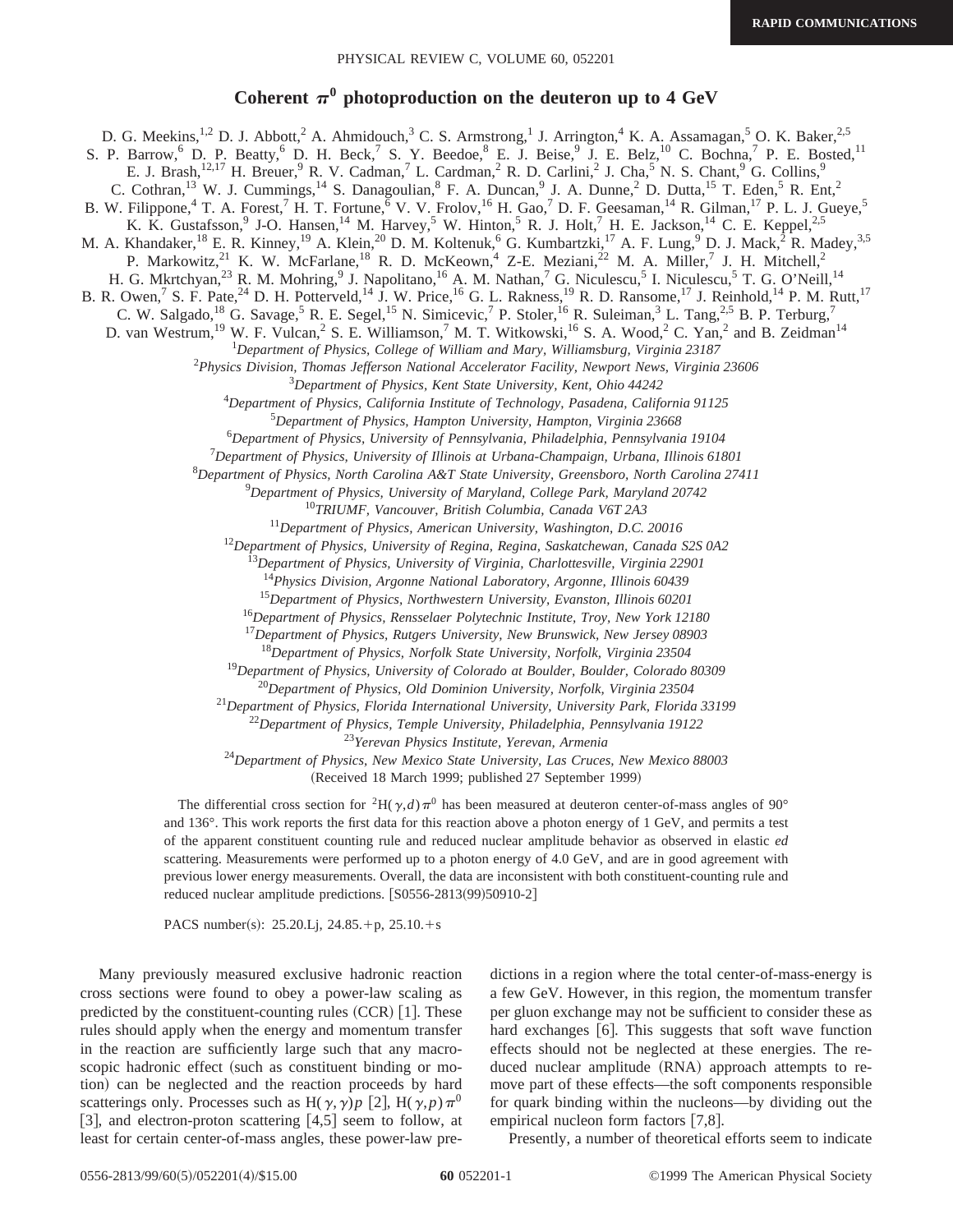that the observed power-law dependence may not be a result of quark and gluon degrees of freedom as described by the  $CCR [9]$ . Nonetheless, it is very much of interest to investigate the reason why the predictions of the CCR and RNA models seem to be accurate in some cases, and not in others. Of special interest is the question of whether nuclear reactions follow these predictions. One such reaction,  ${}^{2}H(\gamma,p)n$ , has been reported to follow the predicted power-law scaling at a center-of-mass angle of 90°, in a photon energy region between 1.0 and 4.0 GeV  $[10-12]$ . Perhaps even more impressive is that recent measurements of elastic electrondeuteron scattering seem to follow the predictions of both the RNA and CCR models  $[13]$ .

To investigate whether this agreement extends to other nuclear reactions, we have measured one of the simplest photonuclear reactions involving a nucleus in the initial and final state, the <sup>2</sup>H( $\gamma$ ,*d*) $\pi$ <sup>0</sup> reaction. Photonuclear reactions may be the optimal choice for this investigation, because Landshoff terms (which must be considered in hadron-hadron interactions  $[14,15]$  cannot contribute, and the effective momentum transfer  $[16]$  and differential cross sections can be large compared to similar electronuclear cross sections.

For the exclusive process  $A+B\rightarrow C+D$  at high energy and large transverse momentum, dimensional analysis predicts the following constituent counting rule for the differential cross section  $[1]$ :

$$
\frac{d\sigma}{dt} \propto s^{-(n-2)} f(\theta_{\text{c.m.}}),
$$
 (1)

where *s* and *t* are the Mandelstam variables,  $\theta_{\text{c.m.}}$  is the center-of-mass scattering angle,  $f(\theta_{\rm c.m.})$  depends on details of the dynamics of the process, and *n* is the total number of elementary fields (photon, quark, etc.) in the initial and final states. For the <sup>2</sup>H( $\gamma$ *,p*)*n* reaction, *n* – 2 is 11, *n* – 2 is 12 for the <sup>2</sup>H(*e*,*e'd*) reaction, and for the <sup>2</sup>H( $\gamma$ ,*d*) $\pi$ <sup>0</sup> reaction *n*  $-2$  is 13. As mentioned above, data at a center-of-mass angle of 90° for the <sup>2</sup>H( $\gamma$ *,p*)*n* reaction are in agreement with the CCR prediction above a photon energy of only 1 GeV [10–12]. However, data at center-of-mass angles of  $52^{\circ}$ and  $36^{\circ}$  do not agree with these predictions [12]. Furthermore, while the RNA analysis describes the electrondeuteron elastic scattering cross section above a momentum transfer squared of 2  $\text{GeV}^2$  [7,13], the data are also well described by conventional calculations including mesonexchange currents  $[17]$ . The RNA analysis also does not give a good description of the <sup>2</sup>H( $\gamma$ , *p*)*n* data, even though it is expected to approach scaling at lower energies than the CCR model. Previous data for the D ( $\gamma$ ,*d*) $\pi$ <sup>0</sup> reaction were limited to photon energies below  $E_{\gamma} \approx 1$  GeV [19], and were never tested against these predictions.

Here we report on a substantial extension of existing results for the <sup>2</sup>H( $\gamma$ ,*d*) $\pi$ <sup>0</sup> reaction at deuteron center-of-mass angles (angle between the incoming and outgoing deuteron in the center of mass) of  $90^{\circ}$  and  $136^{\circ}$ . In the present experiment, an electron beam passed through a 4 or 6 % radiation length copper radiator to create an untagged photon beam, incident on a cryogenic liquid deuterium target of 12 or 15 cm length. Electron beam energies between 0.8 and 4.0 GeV,



FIG. 1. Mass spectrum as determined from time-of-flight measurement and momentum reconstruction in the  $HMS: (a)$  at a photon beam energy of  $1.4 \text{ GeV}$ , (b) at a photon beam energy of  $3.2$ GeV. The deuteron peaks can be clearly identified. In  $(a)$  the shaded area indicates protons, probably undergoing secondary interactions, which were identified with energy loss in the scintillators. At the higher energy  $(b)$ , the background under the deuteron peak is approximated by the sum of the shaded areas because energy loss cannot be used to separate protons from deuterons.

and beam currents between 10 and 30  $\mu$ A were used. The High Momentum Spectrometer (HMS) in Hall C at Thomas Jefferson National Accelerator Facility, with a solid angle of 6.7 msr and a momentum acceptance of  $\pm 10\%$  was used to detect the deuterons. The photon energy could be reconstructed from the measured momentum and scattering angle of the final state deuteron. Plastic scintillators were used to form a trigger and to provide time-of-flight information for particle identification. Drift chambers were used to measure the trajectory of the particle from which the momentum and scattering angle of the deuteron were determined. A 6.35 cm thick tungsten collimator was installed in front of the spectrometer. Although this collimator will not stop highmomentum deuterons, it was used as a cut on reconstructed quantities. Deuteron identification was obtained by reconstructing the mass from the time-of-flight measurement over a 2-m flight path between two pairs of scintillator planes in the detector hut and from the reconstructed momentum of the particle. This method identifies deuterons well at the lower photon energies, as shown in Fig.  $1(a)$ . At higher photon energies, the ratio of protons [produced largely by the  $^{2}H(\gamma,p)n$  reaction to deuterons entering the spectrometer was large, and a larger tail from protons strongly interacting in the first scintillator planes exists under the deuteron mass peak, as shown in Fig.  $1(b)$ . This tail was subtracted in the data analysis, and the uncertainty in the procedure adds to the systematic uncertainty for the higher photon energies.

Background contributions from the target windows were removed by placing cuts on the reconstructed target position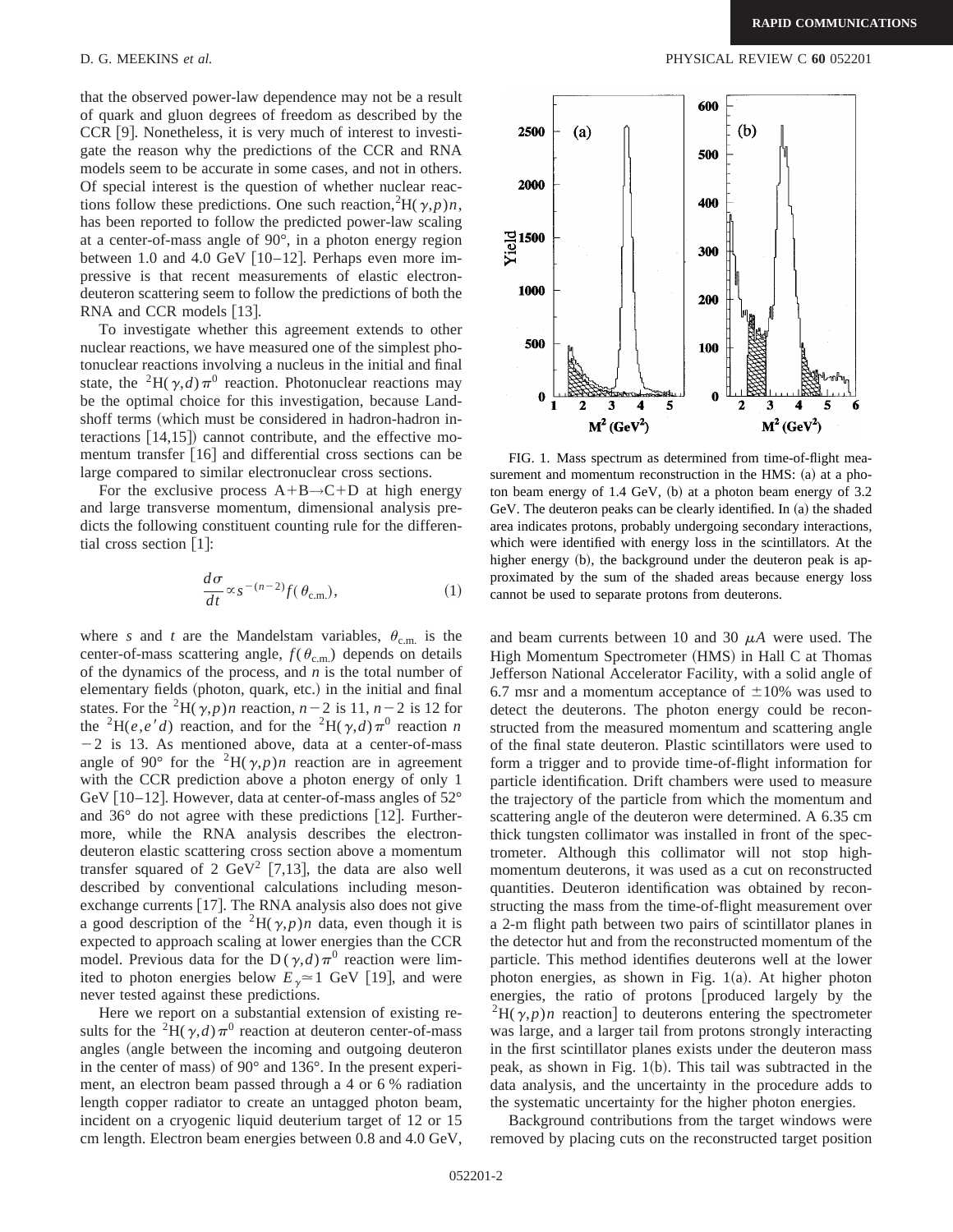

FIG. 2. Bremsstrahlung endpoint spectrum for the <sup>2</sup>H( $\gamma$ ,*d*) $\pi$ <sup>0</sup> reaction at a photon energy of 1.4 GeV and a center-of-mass angle of  $90^\circ$ . The solid curve shows the (normalized) theoretical bremsstrahlung spectrum for single-pion production weighted with  $s^{-8.6}$ .

and subtracting the yield obtained with a cell of identical dimensions that was filled with liquid hydrogen to simulate bremsstrahlung produced in the deuterium. Deuterium and hydrogen data were taken alternately during the experiment. The yield from electroproduction was measured by repeating the procedure without the radiator. This background was subtracted from the photoproduction yield with an energy dependent correction factor to take into account the modification of the electron beam flux and energy distribution by the radiator  $[20]$ .

The photon energy bin limits were chosen to kinematically eliminate deuterons associated with more than single pion production processes, and to eliminate the bremsstrahlung endpoint, for which the photon flux is less well known. The former is not always *a priori* possible for this experiment, since the two pion and single pion kinematic threshold are only separated by  $\sim$ 25 MeV in photon energy in the worst case. However, we verified that the differential cross sections did not depend on the photon energy cut at the higher energies, and compared the measured bremsstrahlung spectra with the theoretical spectra assuming single-pion production. These theoretical bremsstrahlung spectra were calculated using a code  $[18]$  based on the the thick-target bremsstrahlung calculations of Matthews and Owens  $[21]$  in combination with the Landau spectra mimicking the energy loss tails in the radiator. The absolute uncertainty in the bremsstrahlung photon flux is estimated to be less than 3%. A typical example of an endpoint spectrum for the <sup>2</sup>H( $\gamma$ ,*d*) $\pi$ <sup>0</sup> reaction, with a normalized theoretical bremsstrahlung spectrum weighted by  $s^{-8.6}$  (the empirical energy dependence of the cross section) and smeared for spectrometer resolution for this process, is shown in Fig. 2. The solid curve in the figure is in good agreement with the data which



FIG. 3. The data from the present work in combination with the existing data for the <sup>2</sup>H( $\gamma$ ,*d*) $\pi$ <sup>0</sup> reaction. For a center-of-mass angle of 90 $^{\circ}$  (a) and for a center-of-mass angle of 136 $^{\circ}$  (b). The errors bars on the present work include both systematic and statistical uncertainties. Data from Imanishi *et al.* [19] are shown as pluses, a datum extracted from the SLAC NE-17 experiment is shown as a star, and data from the present experiment are shown as solid circles. Solid curves are RNA calculations normalized to the data at 1.6 GeV.

show no indications of two pion production processes. A possible competing process, in our measurement indistinguishable from  $\pi^0$  photoproduction, would be coherent real Compton scattering from the deuteron, but the ratio of analogous processes in hydrogen H( $\gamma$ ,  $\gamma$ )*p* to H( $\gamma$ , *p*) $\pi$ <sup>0</sup> in a similar energy range is only a few percent  $[2]$  in the worst case.

We applied a deuteron absorption correction  $(15–20 \%)$  to compensate for the inelastic deuteron reactions in the target, spectrometer windows, and detector stack. This correction was constructed from measured proton-proton and neutronproton cross sections, parametrized as  $A^{0.75}(\sigma_{pp}+\sigma_{np})$ . We assign a 5% systematic uncertainty for this procedure. Furthermore, the validity of this procedure was checked by measuring  ${}^{2}H(e,e'd)$  in coincidence at two values of momentum transfer and comparing the calculated attenuation with the reduction of this coincidence cross section with respect to the world data set on elastic electron-deuteron scattering. The results agree much better than the 5% uncertainty. Corrections were also applied for the computer dead-time and the tracking efficiency. The overall systematic uncertainty is found to range between 6% at the lower photon energies and 20% at the highest photon energy, and is dominated by the attenuation correction and the background correction. The background subtraction is related to events observed above the photon endpoint and in a continuum in the reconstructed  $M<sup>2</sup>$  spectra. These events were mostly removed by subtraction of the tail under the deuteron missing mass [see Fig.  $1(b)$ . Some of these events however, may be due to poor